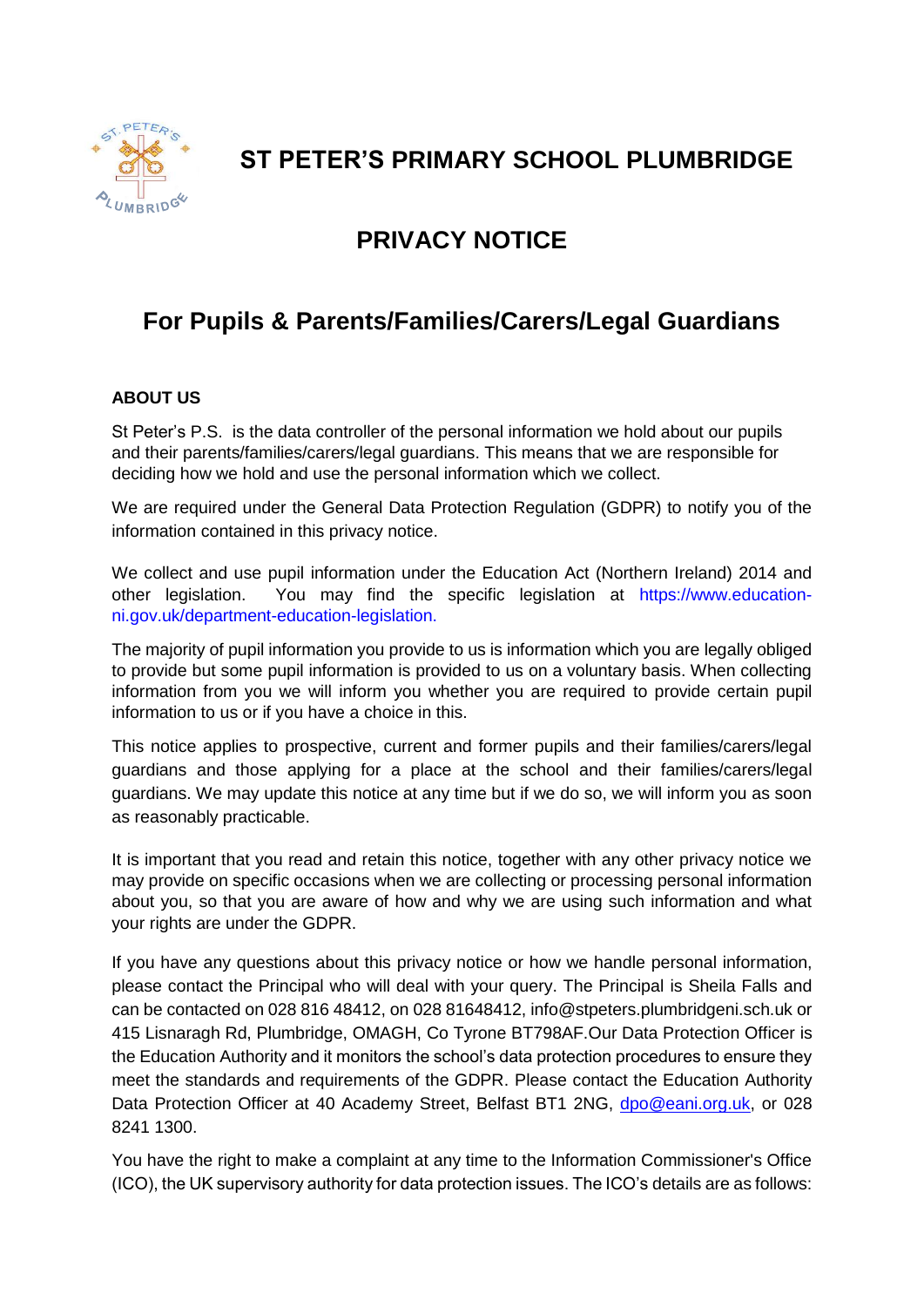**The Information Commissioner's Office – Northern Ireland**

3rd Floor 14 Cromac Place, Belfast BT7 2JB

Telephone: 028 9027 8757 / 0303 123 1114 Email: ni@ico.org.uk

# **HOW DO WE COLLECT AND HOLD PERSONAL INFORMATION?**

We collect some personal information about our pupils and their families/carers/legal guardians during a pupil's application process to the school.

We will sometimes collect additional information from third parties such as the Education Authority, Department of Education, examination board or previous school attended by a pupil.

We mainly collect personal information about our pupils and their families/carers/legal guardians throughout the course of the pupil's time at the school, for instance when completing educational visit consent forms, from statutory curriculum assessments and throughout our relationship with a pupil when we are exercising our legal obligations as a public educational body and during our pastoral care.

## **WHAT PERSONAL INFORMATION DO WE COLLECT, STORE AND USE ABOUT OUR PUPILS?**

Personal information is information that identifies you and relates to you. We will collect, store and use the following categories of personal information about our pupils:

Personal information (such as name, age, date of birth, photographs and unique pupil number)

- Contact information (such as address, emergency contact information and telephone number)
- Attendance information (such as sessions attended, number of absences and absence reasons)
- Assessment information (such as statutory assessment process, standardised tests provided by commercial companies)
- Exclusion and behavioural information
- CCTV footage captured in school and other information obtained through electronic means
- Non-sensitive characteristic information (such as free school meal eligibility)
- Special categories of information (such as ethnicity, language, country of birth, nationality, information regarding health, special educational needs, allergies and disability).

## **WHAT PERSONAL INFORMATION DO WE COLLECT, STORE AND USE ABOUT OUR PUPILS'/ PARENTS/FAMILIES/CARERS/LEGAL GUARDIANS?**

We will collect, store and use the following categories of personal information about our pupils'/parents/families/carers/legal guardians: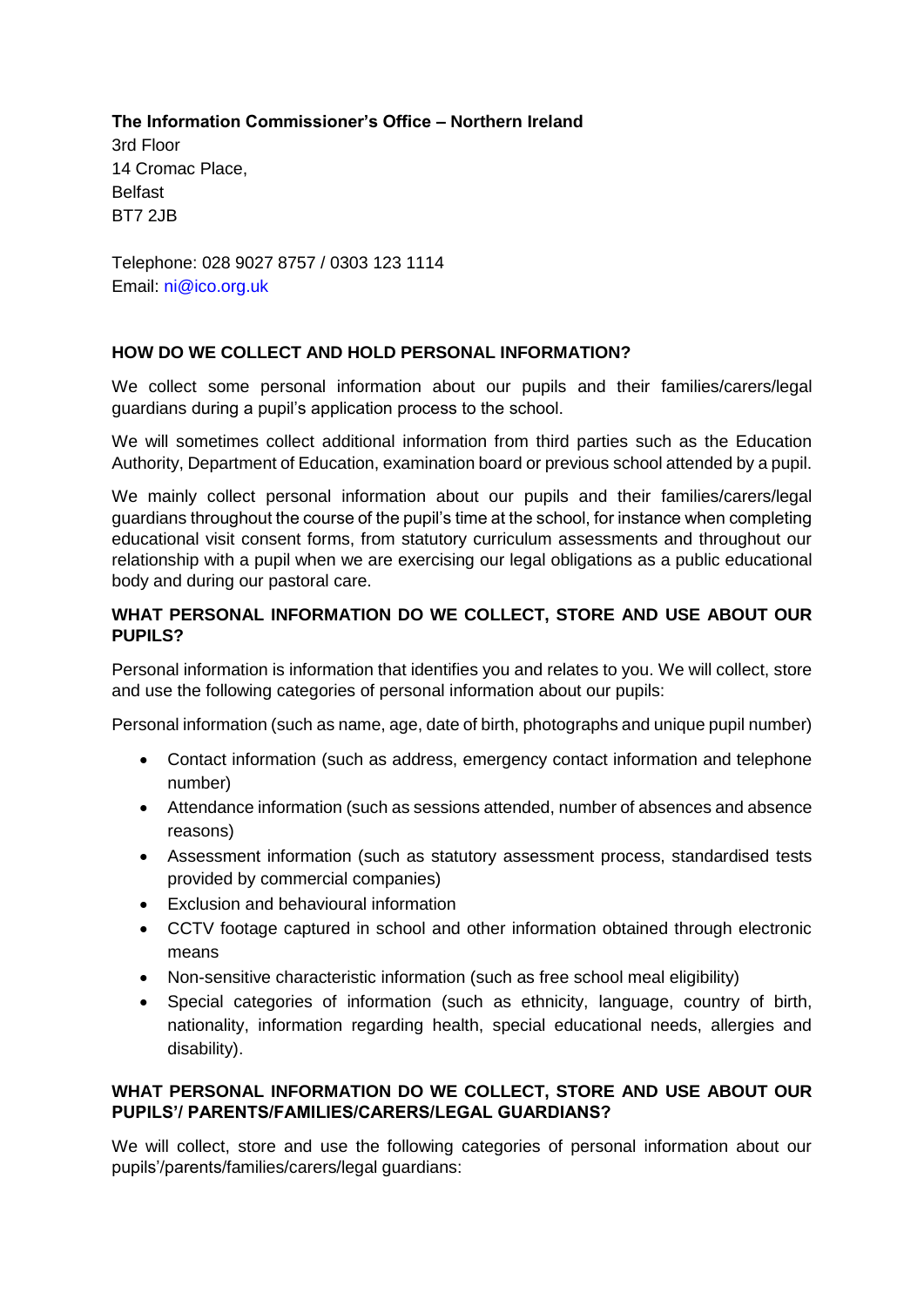- Personal information (such as name)
- Contact information (such as address and telephone number)
- Financial information (such as payment history)
- CCTV footage captured in school and other information obtained through electronic means

## **WHY DO WE COLLECT, STORE AND USE THIS INFORMATION?**

We will only use personal information when the law allows us to. Most commonly, we will use personal information relating to our pupils and their parents/families/carers/legal guardians where we need to comply with our legal obligations and where it is needed in the public interest for us to exercise our authority as a public educational body.

In some cases we may use personal information where it is necessary for our legitimate interests (or those of a third party) and your interests and fundamental rights do not override those interests. For example, the school has a legitimate interest in providing pupils with an education, safeguarding and promoting pupil welfare, facilitating the efficient operation of the school.

We may also use your personal information, less frequently to protect a pupil's or their family's interests (or someone else's interests). For example, when investigating a complaint made by another pupil.

We keep personal information electronically on the School's information management systems, the School's IT network, or manually in indexed filing systems.

Situations in which we will use personal data, including special category data, include:

**Teaching & Learning**

For example:

- o to monitor and report on pupil progress
- o to provide appropriate pastoral care

## **Safeguarding & Child Protection**

For example:

- o to safeguard pupils
- $\circ$  to manage a pupil's absence
- **Business Continuity**

**Statutory Returns**

For example:

- o to monitor equal opportunities
- **Security**

For example:

- $\circ$  to comply with health and safety obligations
- $\circ$  to comply with the law regarding data sharing
- **Access to Systems**

For example:

For example: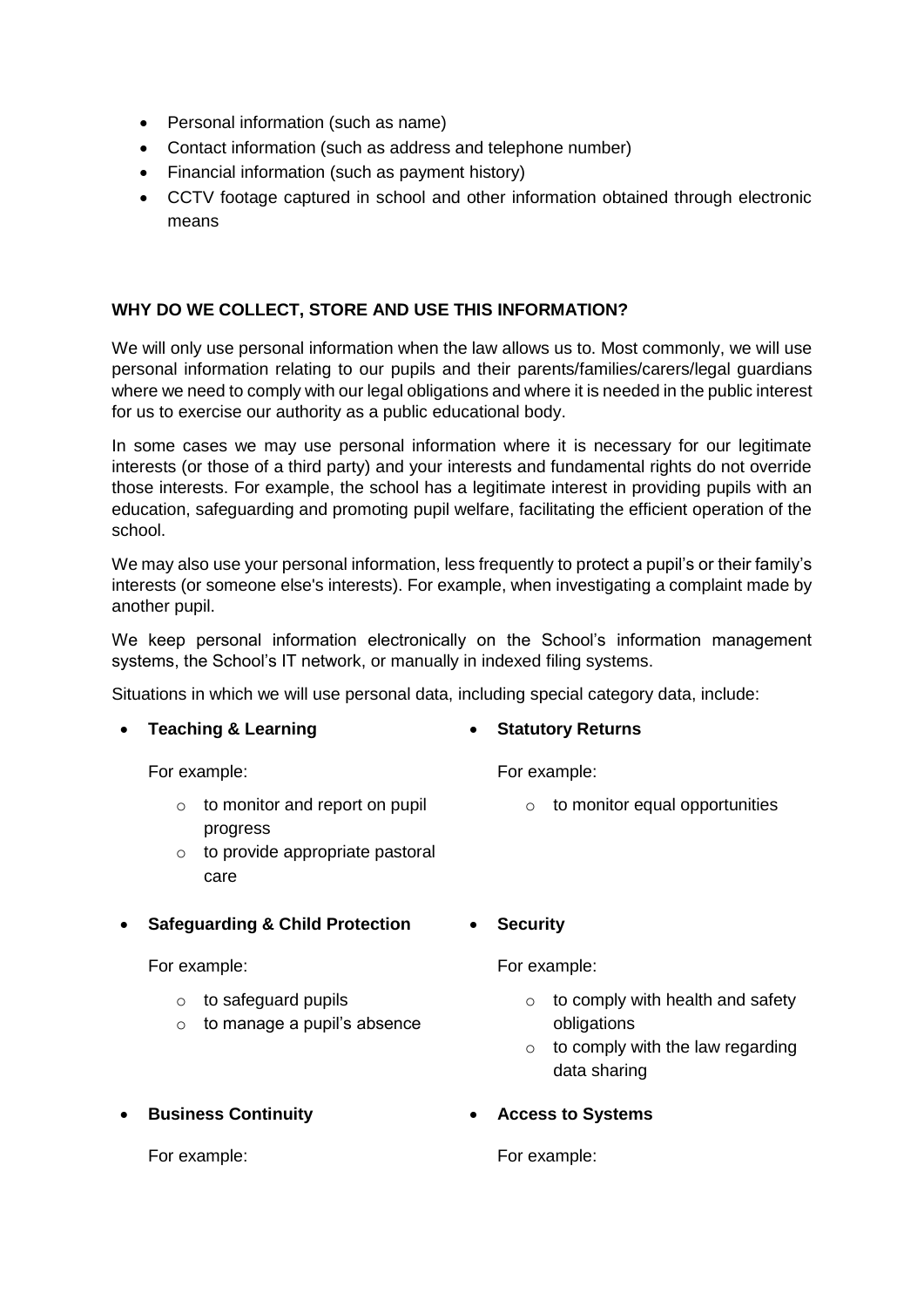- o to assess the quality of our services
- **Communications**

For example:

o to foster links between the school and the local community, including fundraising events

o to support pupil learning

## **Sound Financial Management**

#### For example

o to provide more efficient means of payment for school facilities such as catering services

## **CONSENT**

Whilst the majority of the personal data provided to the school is required for us to comply with our legal obligations, some of that information is provided on a voluntary basis through parental consent (namely, a parent's/carer's/legal guardian's express agreement). A pupil aged 13 or over is considered capable of giving consent themselves and will not require express agreement from a parent/carer/legal guardian. However, if a child is not considered capable of giving consent themselves for example, due to an identified special educational need, an adult with parental responsibility may exercise the child's data protection rights on their behalf.

Where we need consent, for example for residential trips, the school will provide the person with parental responsibility for a pupil or, if aged 13 or over, the pupil themselves, with a specific and clear notice which explains the reasons why the data is being collected and how the data will be used. You should be aware if you do not consent to our collection of this type of data, this will not affect the standard of education we deliver to the pupil.

If we ask for your consent to use personal information, you can take back this consent at any time. [Please contact the school if you would like to withdraw any consent you have given.]

Please be aware that we do not need to obtain parental consent if personal data is to be processed for the purposes of obtaining counselling services for the child.

## **HOW LONG IS THE INFORMATION STORED FOR?**

We will only keep personal information for as long as necessary to fulfil the purposes we collected it (for example, to educate and look after pupils) and including for the purposes of satisfying any legal, accounting, or reporting requirements.

We do not store personal data forever; we only hold pupil and family data for as long as we are legally able to do so. However, sometimes we will keep personal information for historical reasons (e.g. year group or sports team photographs) but you will always have a right to ask for it to be destroyed.

This is a link to the Department of Education Document Retention and Disposal Policy which can be found at [https://www.education-ni.gov.uk/publications/disposal-records-schedule.](https://www.education-ni.gov.uk/publications/disposal-records-schedule)This will give you more information about how long we keep personal information.

In determining the appropriate retention period for personal information, we consider the amount, nature, and sensitivity of the personal data, the potential risk of harm from unauthorised use or disclosure of your personal data, the purposes for which we process your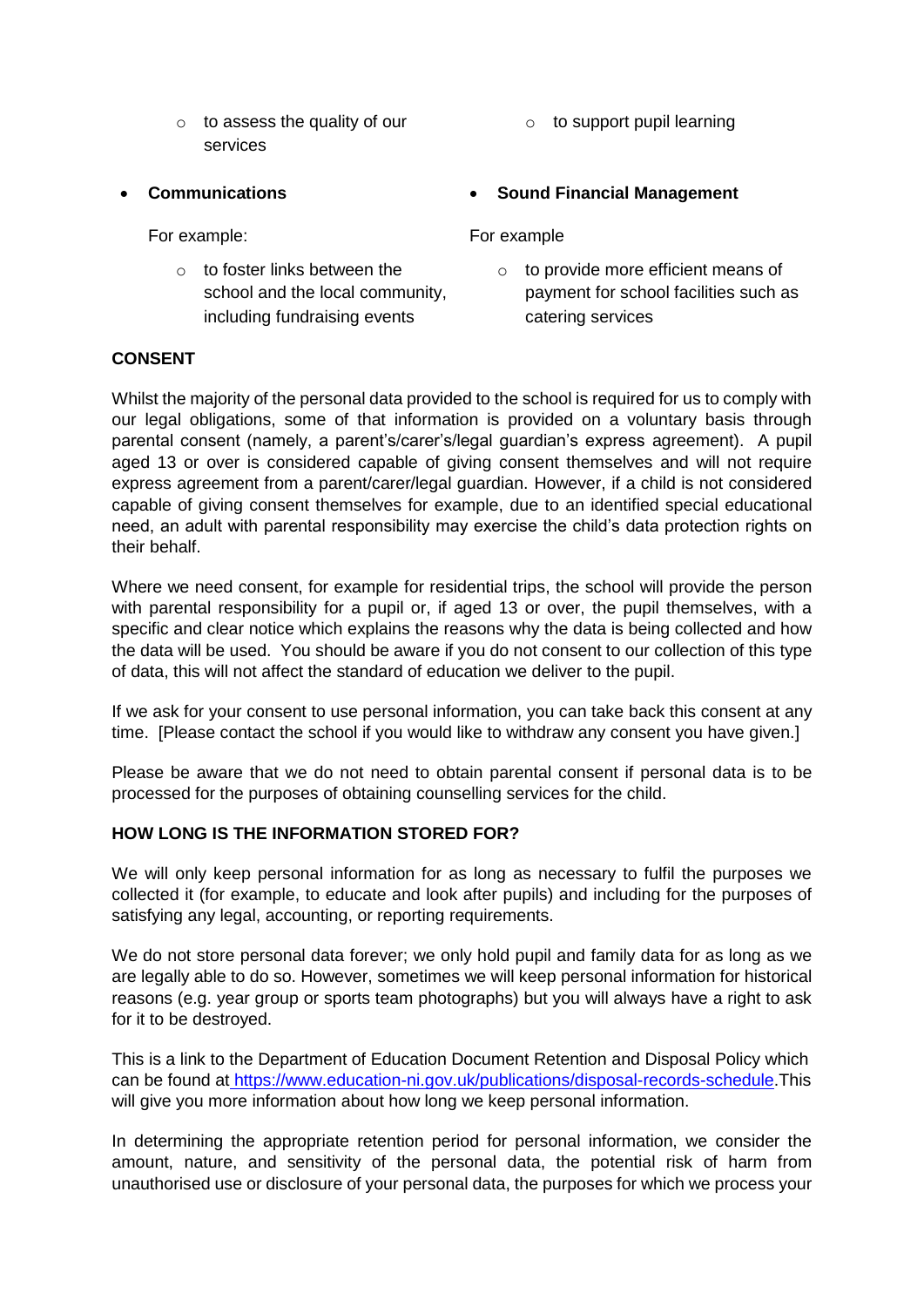personal data and whether we can achieve those purposes through other means, and the applicable legal requirements.

In some circumstances we may anonymise your personal information so that it can no longer be associated with you, in which case we may use such information without further notice to you.

## **DATA SECURITY**

We have put in place appropriate security measures to prevent personal information from being accidentally lost, used or accessed in an unauthorised way, altered or disclosed. In addition, we limit access to your personal information to those employees, agents, contractors and other third parties who have a need to know. They will only process personal information on our instructions and they are subject to a duty of confidentiality.

We have put in place procedures to deal with any suspected data security breach and will notify you and any applicable regulator (currently the Information Commissioner's Office) of a suspected breach where we are legally required to do so.

## **WHO WE SHARE PUPIL INFORMATION WITH**

We may have to share pupil and their family's data with third parties, including third-party service providers and other bodies such as:

- the new school/s that the pupil attends after leaving us
- the Department of Education
- the Education Authority for Northern Ireland
- Northern Ireland Council for Curriculum Examinations and Assessments
- The Board of Governors
- Council for Catholic Maintained Schools
- General Teaching Council for Northern Ireland
- Middletown Centre for Autism
- Youth Council for Northern Ireland
- Exceptional Circumstances Body
- Department of Health and Health & Social Care Trusts
- PSNI
- C2K School Management Information System
- Data Systems such as Ie.g. SIMS
- Commercial standardised test providers.

## **WHY WE SHARE PUPIL INFORMATION**

We do not share information about our pupils with anyone without consent unless the law and our policies allow us to do so. We only permit access to personal data for specified purpose and in accordance with our instructions.

We are required to share pupils' data with the Department of Education and/or the Education Authority on a statutory basis. This data sharing underpins school funding and educational attainment policy and monitoring. We also share information with the NHS or a pupil's destination upon leaving school.

## **Schools Census**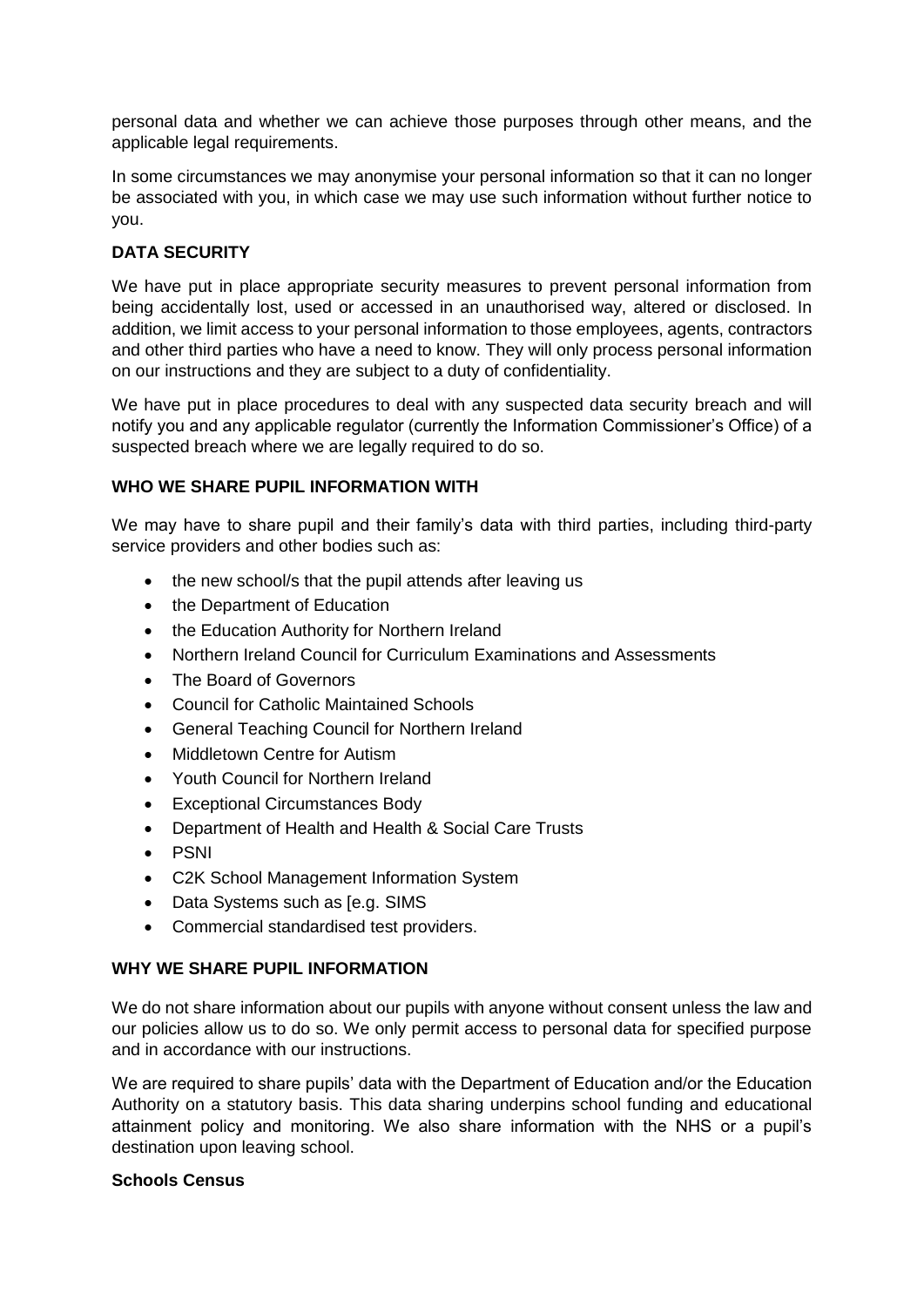The Department of Education has a legal right to ask for particular information under the Education and Libraries (NI) Order 2003 and is referred to as the "School Census". This information includes information on pupil characteristics such as date of birth, gender, ethnicity, religion, free school meal entitlement and special educational needs status. A number of statistical releases are made available through the Department of Education website covering data on enrolments, participation rates, pupil teacher ratios, school leavers, attendance and school performance

# **TRANSFERRING INFORMATION OUTSIDE THE European Economic Area**

We will not transfer the personal information we collect about you to any country outside the EEA without telling you in advance that we intend to do so and what steps we have taken to ensure adequate protection for your personal information in those circumstances.

Whenever we transfer your personal information or that of your child outside of the EEA, we ensure that it is protected to the same standard as it would if it remained inside the EEA. Please contact the Principal if you would like further details on how we transfer your personal information outside of the EEA.

# **YOUR RIGHTS OF ACCESS, CORRECTION, ERASURE AND RESTRICTION**

Under GDPR, pupils/parents/families and carers have the right to request access to information about them that we hold. To make a request for your personal information, or be given access to your child's educational record, contact the Principal Sheila Falls on 028 81648412, info@stpeters.plumbridgeni.sch.uk or 415 Lisnaragh Rd, Plumbridge, OMAGH, Co Tyrone BT798AF.

We may need to request specific information from you to help us confirm your identity and ensure your right to access the information (or to exercise any of your other rights). This is another appropriate security measure to ensure that personal information is not disclosed to any person who has no right to receive it.

Under certain circumstances, by law a parent/carer/legal guardian or a child over the age of 13 (who is considered competent to do so) has the right to:

- **Request access** to personal information (commonly known as a "data subject access request"). This enables you to receive a copy of the personal information we hold about you and your child and to check that we are lawfully processing it. You will not have to pay a fee to access your personal information (or to exercise any of the other rights). However, we may charge a reasonable fee if your request for access is clearly unfounded or excessive. Alternatively, we may refuse to comply with the request in such circumstances.
- **Request correction** of the personal information that we hold about you and your child. This enables you to have any incomplete or inaccurate information we hold corrected.
- **Request erasure** of personal information. This enables you to ask us to delete or remove personal information where there is no good reason for us continuing to process it. You also have the right to ask us to delete or remove your personal information where you have exercised your right to object to processing (see below).
- **Object to processing** of personal information where we are relying on a legitimate interest (or that of a third party) and there is something about your particular situation